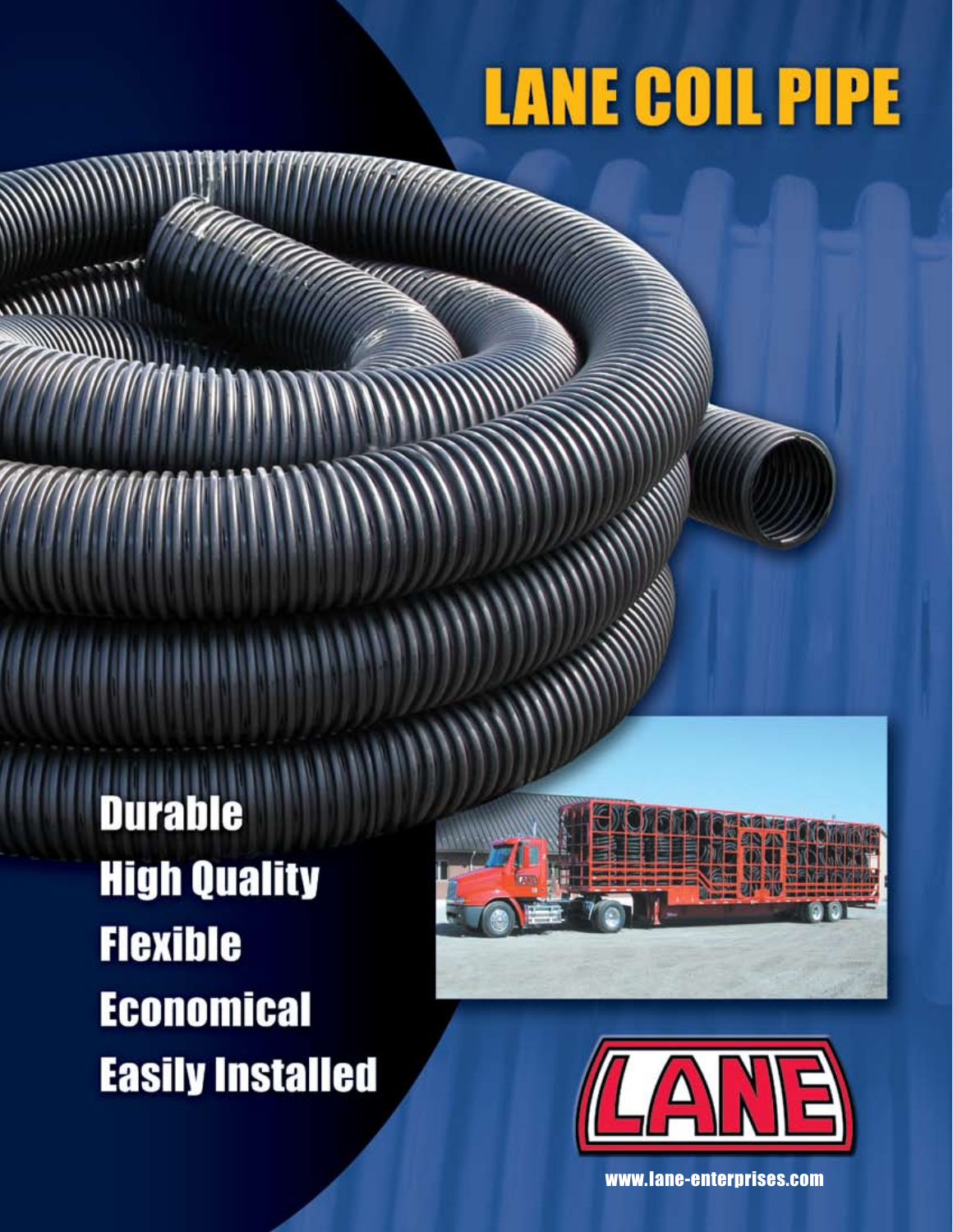# Lane's Coil Pipe

With the addition of coil pipe, Lane is able to provide the complete product line for all your HDPE drainage needs. Consistent with Lane's commitment to high quality, coil pipe is produced using first-rate resins that ensure high strength and a long service life. Available in 4", 6" and 8" diameters, in perforated or nonperforated patterns, and with a range of fittings, Lane's Coil Pipe offerings can meet all the subsurface drainage needs of your site, building, roads and pavements.

### **Product Options:**

- **4**", 6" and 8" Diameters
- **n** Agricultural or DOT Grade
- **n** Perforated or Solid Wall
- Small Coils or Maxi Coils
- $\blacksquare$  Couplers, Fittings and
	- Appurtenances

### **Solid Wall Applications:**

- Roof Drains
- **n** Downspouts
- **n** Driveway Culverts
- **Rear Yard Sump Mains**
- $\blacksquare$  Agricultural Mains
- $\blacksquare$  Outlet Drains

## **Perforated Applications:**

- Athletic/Recreational Field Drainage
- **n** Agricultural Drainage
- Golf Course/Landscape Drainage
- **Retaining Wall Drain**
- **Highway Under Drain**
- **n** Foundation/Basement Drain

| LANE SOLID WALL AND PERFORATED WALL COIL PIPE INFORMATION |                           |                          |                     |                                         |  |  |
|-----------------------------------------------------------|---------------------------|--------------------------|---------------------|-----------------------------------------|--|--|
| <b>Diameter</b>                                           | <b>Small Coil Lengths</b> | <b>Maxi Coil Lengths</b> | <b>Grades</b>       | <b>Polyester Knit Filter (Sock)</b>     |  |  |
| 4"                                                        | 100' & 250'               | 3.000'                   | DOT or Agricultural | Available Only For Perforated Wall Pipe |  |  |
| 6"                                                        | 100'                      | 1.400'                   | DOT or Agricultural | Available Only For Perforated Wall Pipe |  |  |
| R"                                                        | 75'                       | *Custom Sizes            | DOT or Agricultural | Available Only For Perforated Wall Pipe |  |  |

\*To the extent practical Lane will try to accommodate specified lengths

| LANE SOLID WALL AND PERFORATED WALL COIL PIPE SPECIFICATIONS |                |         |  |  |  |
|--------------------------------------------------------------|----------------|---------|--|--|--|
| 4"                                                           | 6"             | 8"      |  |  |  |
| 4.75                                                         | 7.05           | 9.4     |  |  |  |
| 0.7                                                          | 0.85           |         |  |  |  |
| 18                                                           | 15             | 12      |  |  |  |
| 0.31                                                         | 0.78           | 1.1     |  |  |  |
| 4                                                            | $\overline{4}$ | 8       |  |  |  |
| 36                                                           | 32             | 96      |  |  |  |
| 0.98                                                         | 0.98           | 0.98    |  |  |  |
| 0.12                                                         | 0.12           | 0.12    |  |  |  |
| $*1.00$                                                      | $*1.00$        | $*1.00$ |  |  |  |
|                                                              |                |         |  |  |  |

\*Minimum required

# High Quality Construction

As with all Lane HDPE drainage pipe, coil pipe is made with only quality resins that meet or exceed the requirements established by pertinent DOT, forestry or agricultural agencies. Depending on the specifications defined for your project Lane is able to supply coil pipe that economically satisfies those standards. Whether coil pipe is made with prime virgin resins or with a recycled content, Lane's Coil Pipe has the strength and service life needed for your project.

## **DOT Grade:**

- AASHTO M252, Type C Slotted Perforations, Class 2
- **n** Qualifies for DOT Projects under drain
- **Nirgin Resin Material**

## **Agricultural Grade:**

- $\blacksquare$  ASTM F 405 (4" and 6")
- $\blacksquare$  ASTM F 667 (8")
- Recycled Resin Content ( $\approx$  50%)
- **n** Qualifies for LEED Credits



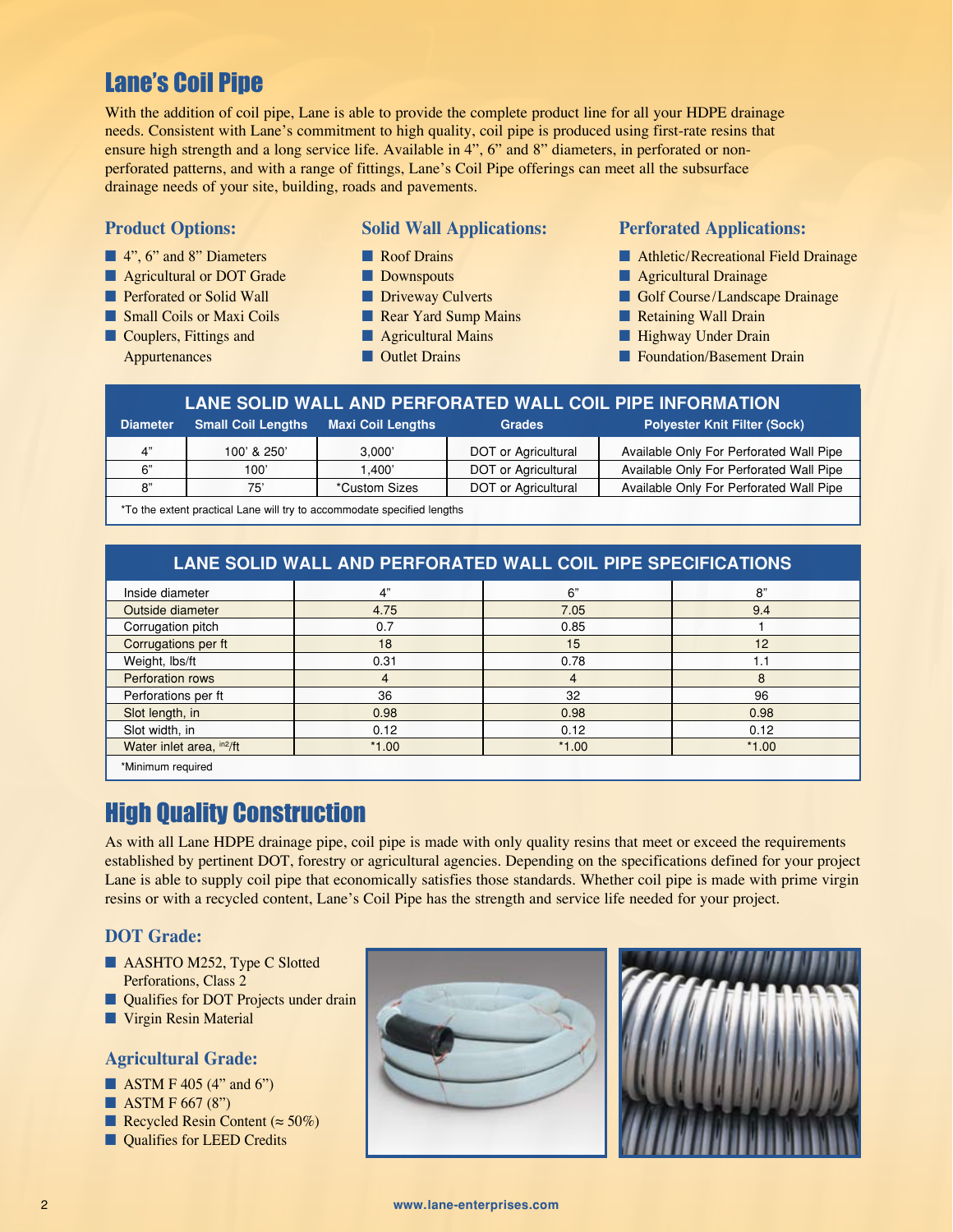# **Fittings**

Lane's Coil Pipe is complemented by a complete assortment of fittings to meet various product applications. Whether coil pipe is being used for downspouts and roof drains or highway under drain, Lane will ensure the proper fitting for the proper application.



4-inch 2" x 3" Downspout Adapter (HDFT04SDSA/C)



4-inch Wye (HDFT04W/C)



6-inch Internal Coupler (HDCP06**I**C)



6-inch Reducer Cross Tee (HDFT06RCT/C)



4-inch 3" x 4" Downspout Adapter (HDFT04LDSA/C)



6-inch Blind Tee (HDFT06BT/C)



6-inch Reducer Tee (HDFT06RT/C)



6-inch Reducer Wyes (HDFT06RW/C)



4-inch Internal Coupler (HDCP04**I**C)



4-inch Snap Coupler (HDCP04SC) 6-inch Snap Coupler (HDCP06SC)



8-inch Blind Reducing Tee (HDFT08BRT/C) 10-inch Blind Reducing Tee (HDFT10BRT/C) 12-inch Blind Reducing Tee (HDFT12BRT/C)



4-inch Snap End Cap (HDFT04EC/C) 6-inch Snap End Cap (HDFT06EC/C)



4-inch Tees (HDFT04T/C)



6 x 5 x 4-inch Reducer (HDCP06RSC)



4-inch 90° Elbow (HDFT04EL90/C)



4-inch Tap Tees for 6" - 8" Connections (HDFT04STT/C) 4-inch Tap Tees for 10" - 12" Connections (HDFT04LTT/C) 6-inch Tap Tees for 6" Connections (HDFT06STT/C) 6-inch Tap Tees for 30" - 36" Connections (HDFTLTT/C)

# **Durable**

Lane's Coil Pipe is by nature a tough, durable, chemically inert material that is highly resistant to the kind of abrasive conditions and corrosive attack that can cause deterioration in other pipe materials. Lane's Coil Pipe is environmentally friendly and will not deteriorate in conditions

that cause distress in other pipe products.

# Easy Installation

Coil lengths available from Lane minimize or eliminate the need to couple joints. The potential to keep on rolling for good distances of open trench creates an economy of installation unmatched by other types of pipe. Along with a complete range of simply assembled fittings, Lane's Coil Pipe achieves an easy installation in even the more rigorous applications.